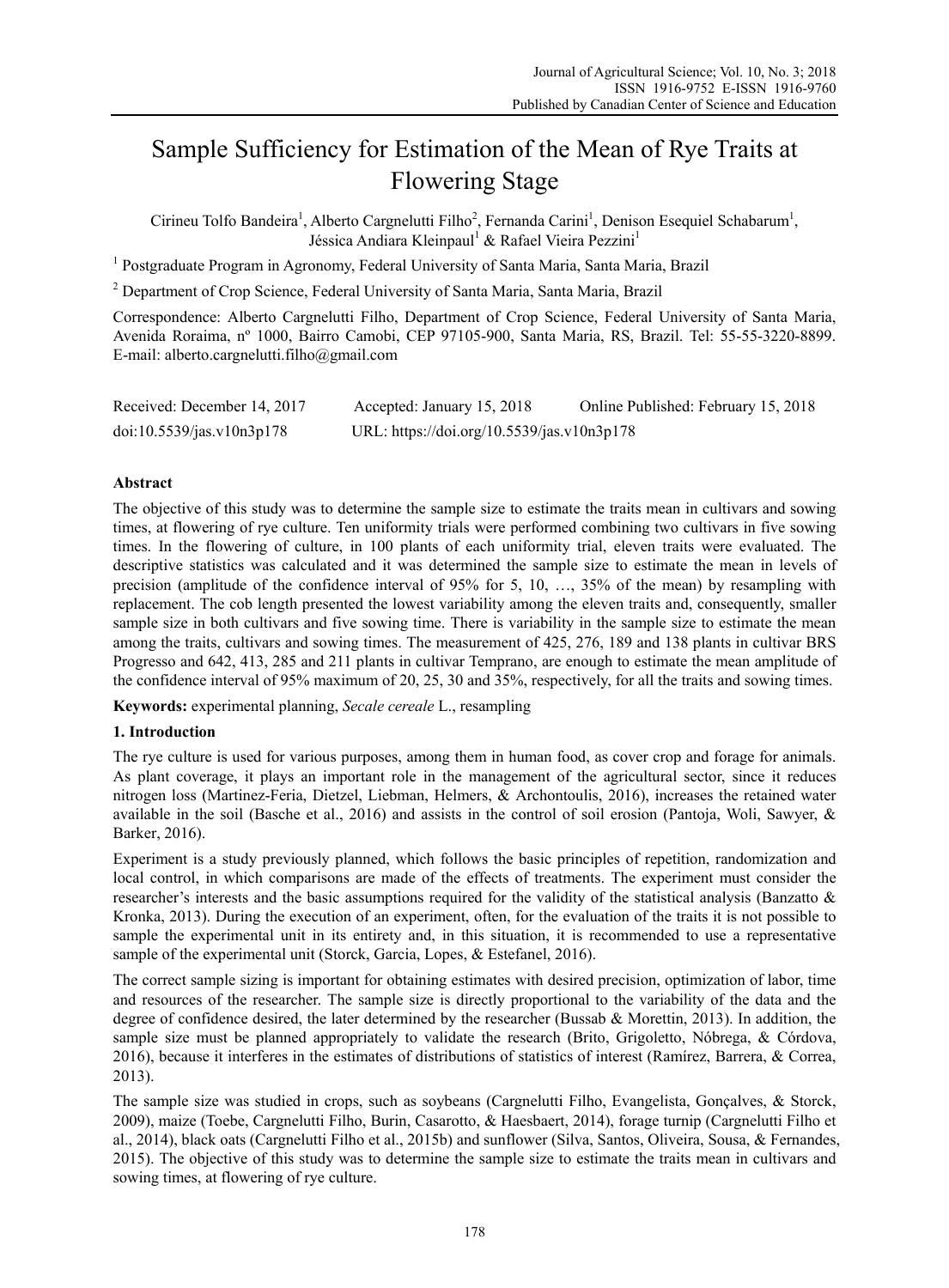## **2. Material and Methods**

Ten uniformity trials were carried out, in the harvest of 2016, in the experimental area of the Crop Science Department of the Federal University of Santa Maria, Rio Grande do Sul with the cultivation of rye. The climate of the region, according to the classification of Köppen, is of Cfa humid subtropical type with hot summers and without a defined dry season (Heldwein, Buriol, & Streck, 2009) and the soil is classified as Paleudalf (Santos, Almeida, & Oliveira, 2013).

Uniformity trials were performed with two cultivars in five sowing times. The cultivars were BRS Progresso, intended for the production of grains, and Temprano, recommended as cover crop and grazing. The five sowing times were: May 3, 2016 (time 1), May 25, 2016 (time 2), June 7, 2016 (time 3), June 22, 2016 (time 4) and July 4, 2016 (time 5). In each sowing, the soil was prepared in a conventional manner, with light harrow, basic fertilization of 25 kg ha<sup>-1</sup> of nitrogen (N), 100 kg ha<sup>-1</sup> of phosphor (P), 100 kg ha<sup>-1</sup> of potassium (K) and broadcasting with a density of 455 seeds m-2.

In the first time, each cultivar was sown in an area of 320 m<sup>2</sup> (20 m  $\times$  16 m) and at other sowing times, each cultivar occupied 375 m<sup>2</sup> (25 m  $\times$  15 m). The crops treatments were performed uniformly throughout the experimental area. In the central area of each uniformity trial, a grid with 100 sampling points spaced from  $1 \text{ m} \times$ 1 m was demarcated, with stakes, forming an array of ten rows and ten columns. It was chosen randomly, one plant per sampling point, and in the flowering of plants, the following traits were evaluated: number of tillers, obtained by counting the number of stalks except the main stalk (NT); number of ears (NE); length of ear (LE, in cm); fresh matter of leaf (FML, in g); fresh matter of stalk (FMS, in g); fresh matter of ear (FME, in g); fresh matter of plant (FMP = FML + FMS + FME, in g); dry matter of leaf (DML, in g); dry matter of stalk (DMS, in g); dry matter of ear (DME, in g); and dry matter of plant (DMP = DML + DMS + DME, in g).

For each trait, cultivation and sowing time, measures of central tendency, variability, of asymmetry and kurtosis were calculated and the data normality was verified by the Kolmogorv-Smirnov test and the randomness by run test (Campos, 1983). For each trait, cultivation and sowing time, 999 sample sizes were planned, whose initial size was of two plants and the others were obtained with the plant growth. Thus, planned sample sizes were 2, 3, 4, … 1,000 plants.

For each sample size planned, 10,000 resamplings were performed with replacement. In each resampling the mean was calculated. Based on 10,000 estimates of the mean, the percentile 2.5% and the percentile 97.5% were calculated. The amplitude of the confidence interval of  $95\%$  (ACI<sub>95%</sub>) was calculated, by the difference between the percentile 97.5% and percentile 2.5%.

For the determination of sample size (number of plants) required to estimate the average, maximum residue limits were fixed of  $ACI_{95\%}$  at 5, 10, 15, 20, 25, 30 and 35% of the mean. Then, from the size of the initial sample ( $n = two$  plants), and is considered as an appropriate sample size ( $n$ ) the number of plants from which the ACI<sub>95%</sub> was less than or equal to the maximum limit established for each level of precision.

Graphically, it was represented the 2.5% percentile, the mean and 97.5% percentile, of the trait with the highest and lowest estimated sample size in both cultivars, for some of the planned sample sizes planned ( $n = 10, 20, \ldots$ ) 1,000 plants). Statistical analyzes were performed with the aid of the program R (R Core Team, 2017) and the application Microsoft Office Excel®.

### **3. Results and Discussion**

The sowing time one and five showed the lowest averages for the traits, in both cultivars (Tables 1 and 2), demonstrating that the means were influenced by the sowing time. The mean values were higher than the median in cultivars BRS Progresso and Temprano in the majority of the traits in sowing times. This is due to the fact that some of the 100 plants evaluated presented high values of these traits, contributing to the asymmetric displacement to the right (Bussab & Morettin, 2013).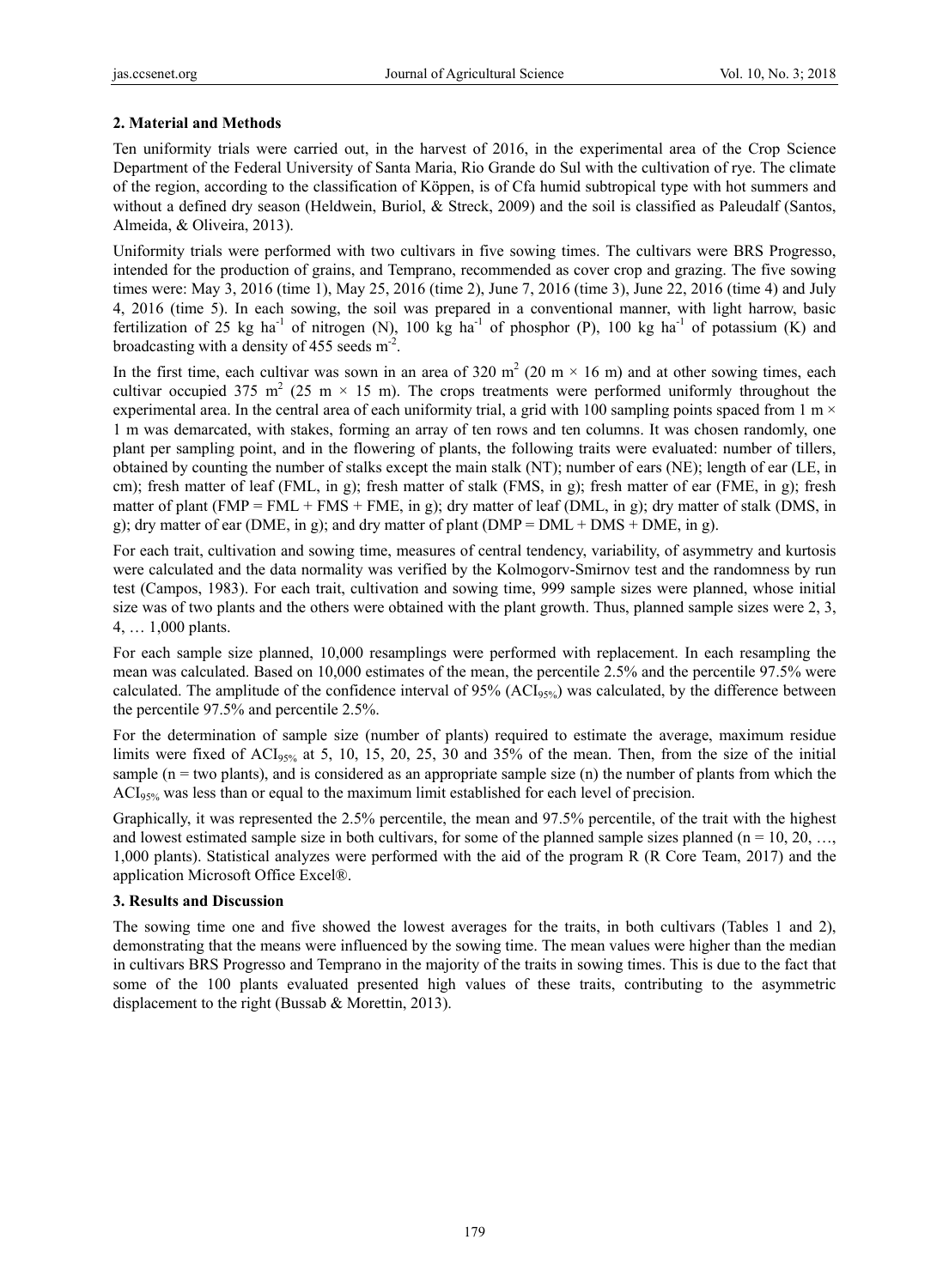| Table 1. Minimum (min), maximum (max), mean, median (med), standard deviation (sd), standard error (se),            |
|---------------------------------------------------------------------------------------------------------------------|
| coefficient of variation (CV, in %), asymmetry (A), kurtosis (K) and p-value of the traits: number of tillers (NT); |
| number of ears (NE); length of ear (LE, in cm); fresh matter of leaf (FML, in g); fresh matter of stalk (FMS, in    |
| g); fresh matter of ear (FME, in g); fresh matter of plant (FMP = FML + FMS + FME, in g); dry matter of leaf        |
| (DML, in g); dry matter of stalk (DMS, in g); dry matter of ear (DME, in g); and dry matter of plant (DMP =         |
| $DML + DMS + DME$ , in g) in the sowing times of rye BRS Progresso                                                  |

| Statistic                     | NT       | <b>NE</b>            | LE                   | FML                  | <b>FMS</b>         | <b>FME</b> | <b>FMP</b>           | DML                  | <b>DMS</b>           | DME                  | <b>DMP</b>         |
|-------------------------------|----------|----------------------|----------------------|----------------------|--------------------|------------|----------------------|----------------------|----------------------|----------------------|--------------------|
| Sowing time 1 (May 3, 2016)   |          |                      |                      |                      |                    |            |                      |                      |                      |                      |                    |
| min                           | 0.00     | $0.00\,$             | $0.00\,$             | 0.19                 | 1.86               | $0.00\,$   | 2.21                 | 0.04                 | 0.43                 | $0.00\,$             | 0.52               |
| max                           | 7.00     | 6.00                 | 16.70                | 18.20                | 60.69              | 6.06       | 78.89                | 3.29                 | 9.99                 | 1.72                 | 13.19              |
| mean                          | 1.81     | 1.95                 | 11.31                | 2.32                 | 12.42              | 1.60       | 16.34                | 0.49                 | 2.61                 | 0.44                 | 3.54               |
| med                           | 2.00     | 2.00                 | 11.80                | 1.84                 | 10.29              | 1.32       | 13.49                | 0.39                 | 2.09                 | 0.37                 | 2.89               |
| sd                            | 1.61     | 1.10                 | 3.23                 | 2.20                 | 9.39               | 1.15       | 12.23                | 0.43                 | 1.86                 | 0.33                 | 2.50               |
| se                            | 0.16     | 0.11                 | 0.32                 | 0.22                 | 0.94               | 0.12       | 1.22                 | 0.04                 | 0.19                 | 0.03                 | 0.25               |
| CV(%)                         | 88.74    | 56.16                | 28.58                | 95.10                | 75.61              | 72.01      | 74.83                | 88.20                | 71.08                | 74.70                | 70.59              |
| $A^{(1)}$                     | $0.96*$  | $0.71*$              | $-1.73*$             | $4.23*$              | $2.29*$            | $1.51*$    | $2.25*$              | $3.39*$              | $1.76*$              | $1.53*$              | $1.74*$            |
| $K^{(2)}$                     | $0.98*$  | 0.69 <sup>ns</sup>   | $4.22*$              | 27.01*               | $7.65*$            | $3.22*$    | $7.34*$              | 18.07*               | $3.71*$              | $3.06*$              | $3.51*$            |
| p-value                       | 0.01     | $0.00\,$             | $0.01\,$             | $0.00\,$             | 0.04               | $0.18\,$   | 0.01                 | $0.01\,$             | 0.03                 | 0.15                 | $0.04\,$           |
| Sowing time 2 (May 25, 2016)  |          |                      |                      |                      |                    |            |                      |                      |                      |                      |                    |
| min                           | $0.00\,$ | $0.00\,$             | $0.00\,$             | 0.55                 | 6.74               | $0.00\,$   | 8.58                 | 0.16                 | 0.90                 | $0.00\,$             | 2.06               |
| max                           | 13.00    | 13.00                | 22.40                | 27.93                | 132.56             | 17.37      | 175.22               | 4.28                 | 19.95                | 4.60                 | 28.83              |
| mean                          | 4.08     | 4.35                 | 14.13                | 9.28                 | 41.14              | 4.74       | 55.17                | 1.61                 | 7.65                 | 1.32                 | 10.58              |
| med                           | 4.00     | 4.00                 | 14.50                | 7.97                 | 35.56              | 3.94       | 48.58                | 1.48                 | 7.09                 | 1.15                 | 9.94               |
| sd                            | 2.30     | 2.24                 | 3.41                 | 5.61                 | 24.04              | 3.11       | 32.06                | 0.90                 | 4.30                 | 0.85                 | 5.90               |
| se                            | 0.23     | 0.22                 | 0.34                 | 0.56                 | 2.40               | 0.31       | 3.21                 | 0.09                 | 0.43                 | 0.09                 | 0.59               |
| CV(%)                         | 56.46    | 51.49                | 24.14                | 60.44                | 58.42              | 65.67      | 58.11                | 56.34                | 56.26                | 64.50                | 55.75              |
| $A^{(1)}$                     | $0.93*$  | $0.68*$              | $-1.96*$             | $1.14*$              | $1.20*$            | $1.18*$    | $1.22*$              | $0.85*$              | $0.78*$              | $0.97*$              | $0.81*$            |
| $K^{(2)}$                     | $1.48*$  | 1.59*                | $7.25*$              | $1.28*$              | 1.87*              | $2.30*$    | 1.89*                | $0.11$ $^{\rm ns}$   | $0.23$ <sup>ns</sup> | $1.29*$              | $0.33$ $^{\rm ns}$ |
| p-value                       | 0.02     | 0.03                 | $0.18\,$             | 0.09                 | $0.06\,$           | 0.10       | 0.05                 | 0.24                 | 0.51                 | 0.13                 | 0.24               |
| Sowing time 3 (June 7, 2016)  |          |                      |                      |                      |                    |            |                      |                      |                      |                      |                    |
| min                           | 0.00     | 1.00                 | 7.00                 | 0.39                 | 4.69               | 0.17       | 5.61                 | $0.10\,$             | 0.95                 | 0.03                 | 1.34               |
| max                           | 11.00    | 6.00                 | 19.80                | 7.82                 | 59.20              | 6.19       | 72.43                | 2.04                 | 14.55                | 2.13                 | 18.04              |
| mean                          | 2.28     | 2.66                 | 13.18                | 2.78                 | 20.72              | 2.13       | 25.63                | 0.74                 | 5.14                 | 0.69                 | 6.57               |
| med                           | 2.00     | 3.00                 | 13.20                | 2.53                 | 19.61              | 2.00       | 24.46                | 0.67                 | 4.77                 | 0.62                 | 6.12               |
| sd                            | 1.54     | 1.03                 | 2.38                 | 1.58                 | 10.05              | 1.18       | 12.42                | 0.41                 | 2.78                 | 0.43                 | 3.50               |
| se                            | 0.15     | $0.10\,$             | 0.24                 | 0.16                 | 1.01               | 0.12       | 1.24                 | 0.04                 | 0.28                 | 0.04                 | 0.35               |
| CV(%)                         | 67.45    | 38.61                | 18.09                | 56.77                | 48.53              | 55.50      | 48.46                | 55.16                | 54.14                | 62.94                | 53.36              |
| $A^{(1)}$                     | $2.47*$  | $0.27$ $^{\rm ns}$   | 0.04 <sup>ns</sup>   | $1.10*$              | $1.00*$            | $1.04*$    | $1.00*$              | $0.96*$              | $1.17*$              | $1.08*$              | $1.11*$            |
| $K^{(2)}$                     | $11.17*$ | $0.46$ <sup>ns</sup> | $0.14^{ns}$          | $1.26*$              | $1.61*$            | $1.10*$    | $1.52*$              | $0.69$ <sup>ns</sup> | $1.53*$              | $0.95*$              | $1.34*$            |
| p-value                       | 0.00     | $0.00\,$             | 0.98                 | 0.05                 | 0.46               | 0.26       | 0.39                 | $0.07\,$             | 0.18                 | 0.22                 | 0.16               |
| Sowing time 4 (June 22, 2016) |          |                      |                      |                      |                    |            |                      |                      |                      |                      |                    |
| min                           | $0.00\,$ | 1.00                 | 4.50                 | 0.41                 | 1.52               | 0.06       | 1.99                 | 0.09                 | 0.27                 | $0.01\,$             | 0.37               |
| $\max$                        | 6.00     | 6.00                 | 17.40                | 7.43                 | 40.05              | 5.74       | 50.12                | 2.21                 | 11.10                | 1.58                 | 14.30              |
| mean                          | 1.83     | 2.53                 | 12.76                | 2.63                 | 17.24              | 1.83       | 21.70                | 0.76                 | 4.58                 | 0.59                 | 5.92               |
| med                           | $2.00\,$ | $2.00\,$             | 12.95                | 2.20                 | 14.83              | 1.53       | 18.71                | 0.65                 | 4.04                 | 0.51                 | 5.17               |
| sd                            | 1.13     | 1.06                 | 2.58                 | 1.53                 | 8.63               | 1.08       | 10.93                | 0.41                 | 2.47                 | 0.36                 | 3.15               |
| se                            | 0.11     | 0.11                 | 0.26                 | 0.15                 | 0.86               | 0.11       | 1.09                 | $0.04\,$             | 0.25                 | 0.04                 | 0.32               |
| CV(%)                         | 61.67    | 41.84                | 20.23                | 57.98                | 50.02              | 59.28      | 50.36                | 54.30                | 54.02                | 61.46                | 53.28              |
| $A^{(1)}$                     | $1.03*$  | $0.94*$              | $-0.76*$             | $1.18*$              | $0.92*$            | $1.03*$    | $0.95*$              | $1.15*$              | $0.90*$              | $0.97*$              | $0.93*$            |
| $K^{(2)}$                     | $2.07*$  | $1.35*$              | $0.83$ <sup>ns</sup> | $0.91$ <sup>ns</sup> | 0.17 <sup>ns</sup> | $0.95*$    | $0.27$ <sup>ns</sup> | $1.14*$              | $0.23$ <sup>ns</sup> | $0.40$ <sup>ns</sup> | $0.32$ $^{\rm ns}$ |
| p-value                       | $0.00\,$ | $0.00\,$             | 0.48                 | $0.01\,$             | 0.01               | $0.01\,$   | 0.01                 | $0.01\,$             | $0.07\,$             | 0.01                 | $0.07\,$           |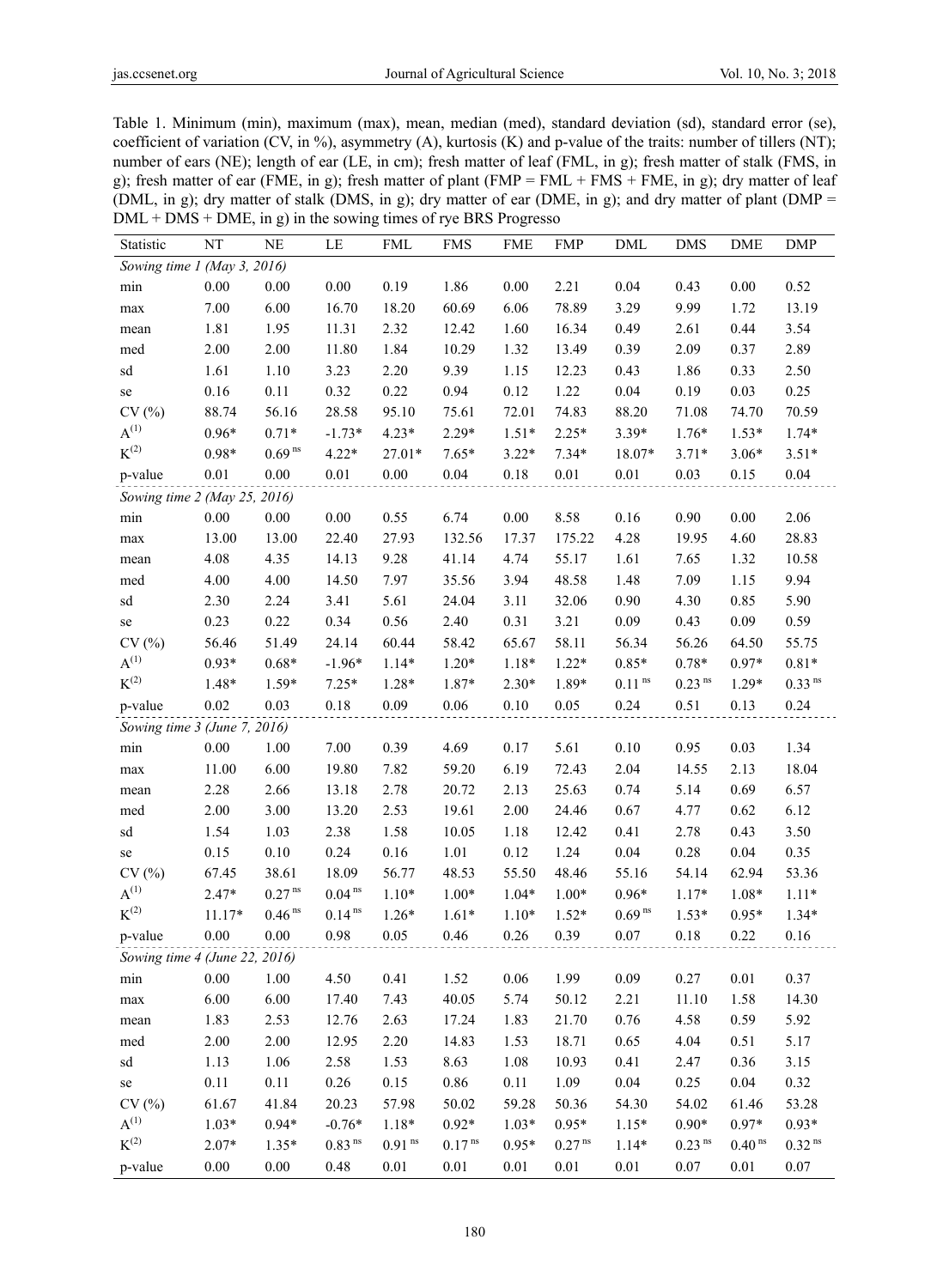| Sowing time $5$ (July 4, 2016) |         |                       |          |         |                      |         |                      |         |                      |         |                    |
|--------------------------------|---------|-----------------------|----------|---------|----------------------|---------|----------------------|---------|----------------------|---------|--------------------|
| min                            | 0.00    | 0.00                  | 0.00     | 0.09    | 1.41                 | 0.00    | 1.62                 | 0.03    | 0.32                 | 0.00    | 0.38               |
| max                            | 6.00    | 4.00                  | 15.90    | 5.39    | 29.04                | 4.09    | 36.88                | 1.49    | 7.29                 | 1.26    | 9.53               |
| mean                           | 1.08    | 1.71                  | 10.39    | 1.45    | 9.72                 | 1.11    | 12.28                | 0.46    | 2.58                 | 0.38    | 3.42               |
| med                            | 1.00    | 1.00                  | 10.50    | 1.18    | 8.33                 | 0.83    | 11.01                | 0.40    | 2.01                 | 0.30    | 2.77               |
| sd                             | 1.16    | 0.96                  | 3.18     | 1.02    | 6.28                 | 0.82    | 7.95                 | 0.29    | 1.68                 | 0.27    | 2.17               |
| se                             | 0.12    | 0.10                  | 0.32     | 0.10    | 0.63                 | 0.08    | 0.79                 | 0.03    | 0.17                 | 0.03    | 0.22               |
| CV(%)                          | 107.47  | 55.94                 | 30.61    | 70.75   | 64.60                | 73.96   | 64.69                | 63.27   | 65.01                | 71.47   | 63.65              |
| $A^{(1)}$                      | $1.27*$ | $0.62*$               | $-1.29*$ | $1.30*$ | $1.04*$              | $1.45*$ | $1.09*$              | $1.04*$ | $0.90*$              | $1.22*$ | $0.90*$            |
| $K^{(2)}$                      | $2.27*$ | $-0.41$ <sup>ns</sup> | $2.87*$  | $1.81*$ | $0.61$ <sup>ns</sup> | $2.14*$ | $0.73$ <sup>ns</sup> | 1.08*   | $0.22$ <sup>ns</sup> | $1.34*$ | 0.18 <sup>ns</sup> |
| p-value                        | 0.00    | 0.00                  | 0.03     | 0.05    | 0.09                 | 0.00    | 0.08                 | 0.17    | 0.02                 | 0.01    | 0.08               |

*Note.* <sup>(1)</sup> \* Asymmetry differs from zero, using the t-test, at a 5% probability level. ns Non-significant. <sup>(2)</sup> \* kurtosis differs from zero by means of the t-test, at a 5% probability level, ns Non-significant.

In the cultivar BRS Progresso, of 11 traits, ten, eight, eight, four and six traits, in times 1, 2, 3, 4 and 5, respectively, have leptokurtic behavior, *i.e.*, there is a higher concentration of values around the central value. Whereas in the cultivar Temprano, eight, eleven, two, eleven and eight of the eleven traits in times 1, 2, 3, 4 and 5, respectively, showed leptokurtic behavior.

Table 2. Minimum (min), maximum (max), mean, median (med), standard deviation (sd), standard error (se), coefficient of variation (CV, in %), asymmetry (A), kurtosis (K) and p-value of the traits: number of tillers (NT); number of ears (NE); length of ear (LE, in cm); fresh matter of leaf (FML, in g); fresh matter of stalk (FMS, in g); fresh matter of ear (FME, in g); fresh matter of plant (FMP = FML + FMS + FME, in g); dry matter of leaf (DML, in g); dry matter of stalk (DMS, in g); dry matter of ear (DME, in g); and dry matter of plant (DMP =  $DML + DMS + DME$ , in g) in the sowing times of rye Temprano

| Statistic                    | NT      | NE                   | LE       | <b>FML</b> | <b>FMS</b> | <b>FME</b> | <b>FMP</b> | DML      | <b>DMS</b>           | DME     | <b>DMP</b>           |
|------------------------------|---------|----------------------|----------|------------|------------|------------|------------|----------|----------------------|---------|----------------------|
| Sowing time 1 (May 3, 2016)  |         |                      |          |            |            |            |            |          |                      |         |                      |
| min                          | 0.00    | 0.00                 | 0.00     | 0.02       | 2.67       | 0.00       | 2.98       | 0.01     | 0.79                 | 0.00    | 0.91                 |
| max                          | 9.00    | 7.00                 | 16.80    | 5.88       | 45.93      | 6.19       | 53.01      | 1.56     | 12.99                | 2.27    | 15.27                |
| mean                         | 1.72    | 2.40                 | 11.47    | 0.86       | 13.95      | 1.74       | 16.55      | 0.26     | 4.48                 | 0.57    | 5.32                 |
| med                          | 2.00    | 2.00                 | 11.40    | 0.64       | 12.33      | 1.53       | 14.64      | 0.20     | 3.77                 | 0.49    | 4.43                 |
| sd                           | 1.58    | 1.38                 | 2.48     | 0.88       | 8.18       | 1.08       | 9.65       | 0.25     | 2.64                 | 0.38    | 3.13                 |
| se                           | 0.16    | 0.14                 | 0.25     | 0.09       | 0.82       | 0.11       | 0.96       | 0.03     | 0.26                 | 0.04    | 0.31                 |
| CV(%)                        | 92.05   | 57.42                | 21.63    | 101.98     | 58.63      | 62.10      | 58.28      | 94.64    | 58.84                | 66.55   | 58.79                |
| $A^{(1)}$                    | $1.36*$ | $0.97*$              | $-0.93*$ | $2.64*$    | $1.03*$    | $1.25*$    | $0.96*$    | $2.12*$  | $0.96*$              | $1.57*$ | $0.95*$              |
| $K^{(2)}$                    | $3.58*$ | $0.83$ <sup>ns</sup> | $3.61*$  | $10.69*$   | $1.32*$    | $2.19*$    | $0.99*$    | $6.78*$  | $0.83$ <sup>ns</sup> | $3.75*$ | $0.71$ <sup>ns</sup> |
| p-value                      | 0.01    | $0.00\,$             | 0.96     | $0.00\,$   | 0.19       | 0.21       | 0.23       | 0.02     | 0.04                 | 0.10    | 0.10                 |
| Sowing time 2 (May 25, 2016) |         |                      |          |            |            |            |            |          |                      |         |                      |
| min                          | 0.00    | 0.00                 | 0.00     | 0.45       | 4.23       | 0.00       | 5.26       | 0.15     | 0.89                 | 0.00    | 1.22                 |
| max                          | 33.00   | 23.00                | 20.00    | 51.70      | 147.58     | 17.01      | 185.35     | 12.60    | 39.64                | 5.64    | 51.73                |
| mean                         | 5.33    | 4.03                 | 13.45    | 6.25       | 39.07      | 4.45       | 49.77      | 1.78     | 10.50                | 1.45    | 13.72                |
| med                          | 4.00    | 3.00                 | 14.50    | 4.97       | 34.41      | 3.76       | 43.79      | 1.48     | 9.07                 | 1.20    | 11.34                |
| sd                           | 4.84    | 3.44                 | 4.55     | 6.22       | 26.32      | 3.55       | 33.47      | 1.59     | 7.71                 | 1.24    | 9.85                 |
| se                           | 0.48    | 0.34                 | 0.45     | 0.62       | 2.63       | 0.36       | 3.35       | 0.16     | 0.77                 | 0.12    | 0.98                 |
| CV(%)                        | 90.75   | 85.34                | 33.82    | 99.56      | 67.38      | 79.86      | 67.25      | 89.53    | 73.46                | 85.58   | 71.77                |
| $A^{(1)}$                    | $3.04*$ | $2.24*$              | $-1.95*$ | $4.49*$    | $1.30*$    | $1.16*$    | $1.32*$    | $3.79*$  | $1.45*$              | $1.23*$ | $1.39*$              |
| $K^{(2)}$                    | 12.89*  | 8.84*                | $3.75*$  | 29.02*     | $2.36*$    | $1.42*$    | $2.36*$    | $21.65*$ | $2.35*$              | $1.49*$ | $2.20*$              |
| p-value                      | 0.00    | 0.01                 | 0.00     | 0.00       | 0.15       | 0.22       | 0.18       | 0.00     | 0.15                 | 0.11    | 0.15                 |
| Sowing time 3 (June 7, 2016) |         |                      |          |            |            |            |            |          |                      |         |                      |
| min                          | 0.00    | 0.00                 | 0.00     | 0.20       | 2.91       | 0.00       | 3.40       | 0.03     | 0.83                 | 0.00    | 0.96                 |
| max                          | 8.00    | 6.00                 | 19.90    | 9.02       | 51.29      | 7.72       | 63.83      | 2.20     | 17.40                | 2.51    | 21.56                |
| mean                         | 2.67    | 2.51                 | 11.75    | 2.28       | 18.59      | 2.40       | 23.27      | 0.66     | 5.43                 | 0.75    | 6.84                 |
| med                          | 2.50    | 2.00                 | 12.10    | 1.92       | 15.92      | 1.70       | 20.28      | 0.60     | 4.44                 | 0.58    | 5.55                 |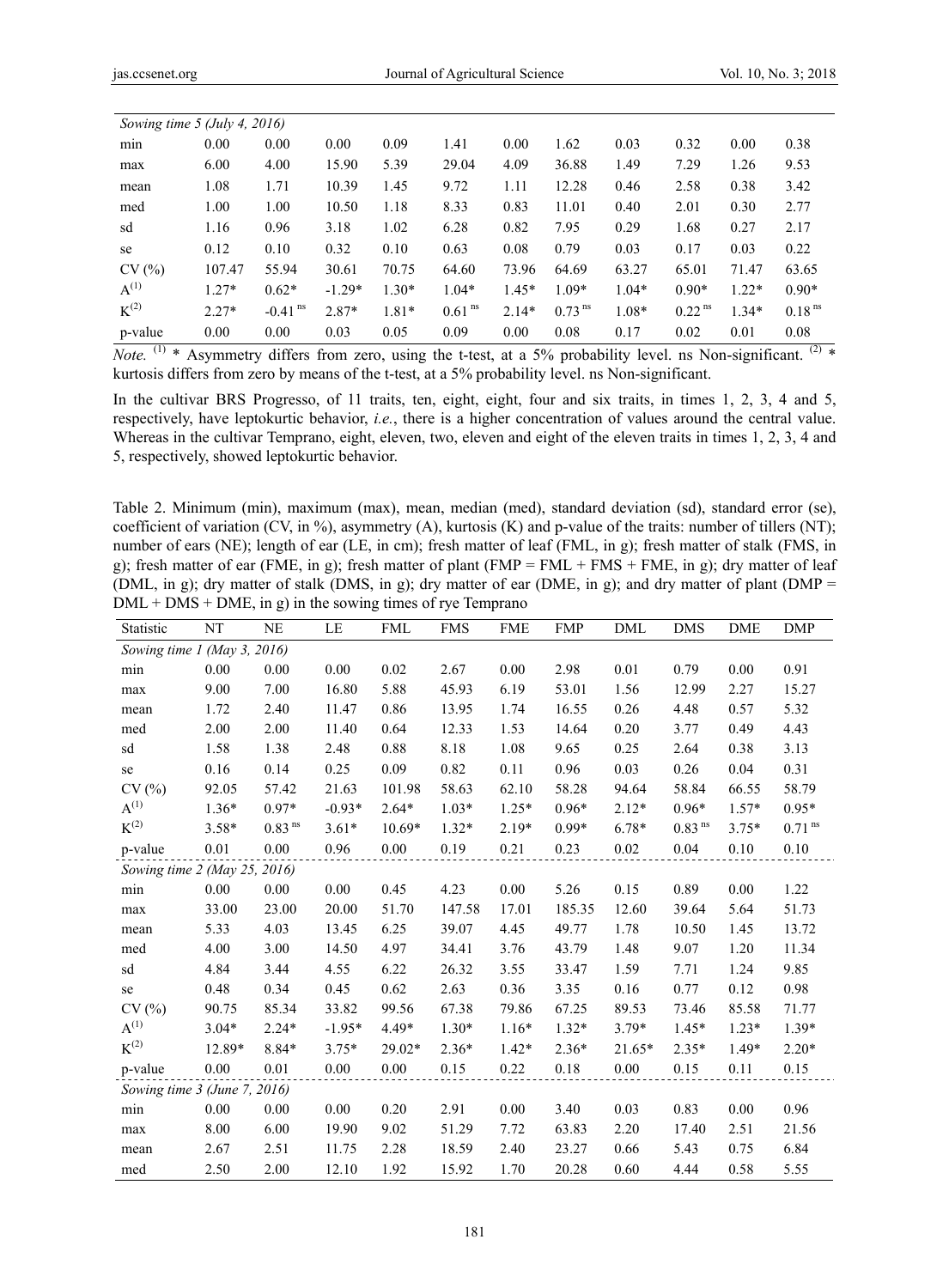| sd                            | 1.91               | 1.52                  | 3.32     | 1.77    | 11.23              | 1.81                 | 13.91              | 0.46                 | 3.53                 | 0.61                 | 4.35                 |
|-------------------------------|--------------------|-----------------------|----------|---------|--------------------|----------------------|--------------------|----------------------|----------------------|----------------------|----------------------|
| se                            | 0.19               | 0.15                  | 0.33     | 0.18    | 1.12               | 0.18                 | 1.39               | 0.05                 | 0.35                 | 0.06                 | 0.44                 |
| CV(%)                         | 71.43              | 60.59                 | 28.30    | 77.67   | 60.40              | 75.58                | 59.78              | 69.96                | 65.04                | 81.50                | 63.65                |
| $A^{(1)}$                     | $0.71*$            | $0.63*$               | $-1.17*$ | $1.28*$ | $0.95*$            | $1.05*$              | $0.94*$            | $1.03*$              | $1.11*$              | $1.06*$              | $1.08*$              |
| $K^{(2)}$                     | 0.03 <sup>ns</sup> | $-0.44$ <sup>ns</sup> | $3.20*$  | $1.54*$ | 0.34 <sup>ns</sup> | $0.46$ <sup>ns</sup> | $0.40$ $^{\rm ns}$ | $0.85$ <sup>ns</sup> | $0.79^{ns}$          | $0.45$ <sup>ns</sup> | $0.73$ <sup>ns</sup> |
| p-value                       | 0.01               | 0.00                  | 0.53     | 0.04    | 0.07               | 0.01                 | 0.13               | 0.20                 | 0.02                 | 0.03                 | 0.01                 |
| Sowing time 4 (June 22, 2016) |                    |                       |          |         |                    |                      |                    |                      |                      |                      |                      |
| min                           | 0.00               | 0.00                  | 0.00     | 0.05    | 4.26               | 0.00                 | 5.21               | 0.01                 | 0.97                 | 0.00                 | 1.18                 |
| max                           | 16.00              | 8.00                  | 17.80    | 8.83    | 86.57              | 8.34                 | 96.84              | 1.90                 | 17.12                | 2.68                 | 20.90                |
| mean                          | 2.71               | 2.71                  | 12.02    | 0.90    | 20.82              | 2.27                 | 23.98              | 0.38                 | 5.25                 | 0.70                 | 6.33                 |
| med                           | 2.00               | 3.00                  | 12.30    | 0.59    | 17.40              | 2.04                 | 19.92              | 0.26                 | 4.15                 | 0.57                 | 5.07                 |
| sd                            | 2.28               | 1.50                  | 3.30     | 1.18    | 13.66              | 1.55                 | 15.57              | 0.30                 | 3.34                 | 0.51                 | 3.98                 |
| se                            | 0.23               | 0.15                  | 0.33     | 0.12    | 1.37               | 0.16                 | 1.56               | 0.03                 | 0.33                 | 0.05                 | 0.40                 |
| CV(%)                         | 84.29              | 55.33                 | 27.48    | 131.72  | 65.62              | 68.56                | 64.91              | 79.14                | 63.59                | 72.52                | 62.85                |
| $A^{(1)}$                     | $2.95*$            | $0.84*$               | $-1.87*$ | $4.18*$ | $2.15*$            | $1.43*$              | $2.08*$            | $2.12*$              | $1.53*$              | $1.55*$              | $1.52*$              |
| $K^{(2)}$                     | $12.52*$           | $1.45*$               | $5.09*$  | 22.88*  | $6.20*$            | $3.04*$              | $5.68*$            | $6.84*$              | $2.33*$              | $3.24*$              | $2.28*$              |
| p-value                       | 0.00               | 0.00                  | 0.07     | 0.00    | 0.03               | 0.24                 | 0.02               | 0.01                 | 0.01                 | 0.04                 | 0.02                 |
| Sowing time 5 (July 4, 2016)  |                    |                       |          |         |                    |                      |                    |                      |                      |                      |                      |
| min                           | 0.00               | 0.00                  | 0.00     | 0.09    | 2.09               | $0.00\,$             | 2.44               | 0.03                 | 0.71                 | 0.00                 | 0.84                 |
| max                           | 9.00               | 5.00                  | 15.60    | 6.08    | 30.91              | 4.66                 | 38.12              | 1.61                 | 8.18                 | 1.75                 | 10.33                |
| mean                          | 2.32               | 1.90                  | 10.61    | 0.92    | 10.45              | 1.34                 | 12.71              | 0.36                 | 3.30                 | 0.50                 | 4.16                 |
| med                           | 2.00               | 2.00                  | 10.60    | 0.58    | 9.61               | 1.17                 | 11.73              | 0.31                 | 2.97                 | 0.41                 | 3.90                 |
| sd                            | 2.01               | 1.03                  | 3.01     | 1.09    | 5.19               | 0.89                 | 6.24               | 0.27                 | 1.65                 | 0.39                 | 2.07                 |
| se                            | 0.20               | $0.10\,$              | 0.30     | 0.11    | 0.52               | 0.09                 | 0.62               | 0.03                 | 0.17                 | 0.04                 | 0.21                 |
| CV(%)                         | 86.83              | 54.20                 | 28.38    | 117.73  | 49.65              | 66.11                | 49.09              | 76.57                | 50.06                | 76.97                | 49.72                |
| $A^{(1)}$                     | $1.45*$            | $0.66*$               | $-1.61*$ | $2.81*$ | $1.42*$            | $1.22*$              | $1.40*$            | $2.23*$              | $0.88*$              | $1.32*$              | $0.87*$              |
| $K^{(2)}$                     | $2.04*$            | $0.41$ <sup>ns</sup>  | $4.29*$  | $8.96*$ | $3.36*$            | $2.04*$              | $3.47*$            | $6.76*$              | $0.42$ <sup>ns</sup> | 1.84*                | $0.48$ <sup>ns</sup> |
| p-value                       | $0.00\,$           | 0.00                  | 0.10     | 0.00    | 0.14               | 0.21                 | 0.34               | $0.01\,$             | 0.12                 | 0.15                 | 0.08                 |

*Note.* (1) \* Asymmetry differs from zero, using the t-test, at a 5% probability level. ns Non-significant. (2) \* Kurtosis differs from zero by means of the t-test, at a 5% probability level, ns Non-significant.

For the cultivar BRS Progresso, the CV (%) ranged between 18.09 and 107.47% and to Temprano cultivar, between 21.63 and 131.72%. The LE exhibited a lower variability among the traits for both cultivars, which suggests a smaller sample size. In the cultivar BRS Progresso the feature that showed greater variability was the NT and to Temprano cultivar, the trait FML.

In the cultivar BRS Progresso, it was found that in the first and last sowing times, the variability of the data was greater than in intermediate sowing times. However, the cultivar Temprano did not exhibit this behavior pattern. Therefore, there were differences among the traits, cultivars and sowing times, suggesting that this variation is also seen in the sample size. The scenario of wide variability in the database is important, giving credibility to the study (Cargnelutti Filho et al., 2015a).

The deviations of the asymmetry and kurtosis contributed to the removal of the data in relation to the curve of normal distribution in nine, two, two, eight and six traits, in the cultivar BRS Progresso and five, five, seven, nine and four in the cultivar Temprano, in times one, two, three, four and five, respectively. In these cases, with a probability distribution is unknown, the bootstrap resampling technique with replacement is recommended (Ferreira, 2009).

The sample size to estimate the mean of each trait, with amplitude of the confidence interval of 95% (ACI<sub>95%</sub>) of 5% of the mean, ranged from 194 to more than 1,000 plants in cultivar BRS Progresso (Table 3) and 282 of the more than 1,000 plants in the cultivar Temprano (Table 4). In both cultivars and sowing times, for the trait LE, smaller sample sizes were found than the other traits (Figures 1A and 1C). Larger sample size is necessary for the trait NT in the cultivar BRS Progresso (Figure 1B) and to FML in cultivar Temprano (Figure 1D). These results are in accordance with the scenario of increasing variability observed for the traits NE, FMP, FMS, DMP, DMS, FME, DME, DML, in the FML, in this order (Tables 1 and 2).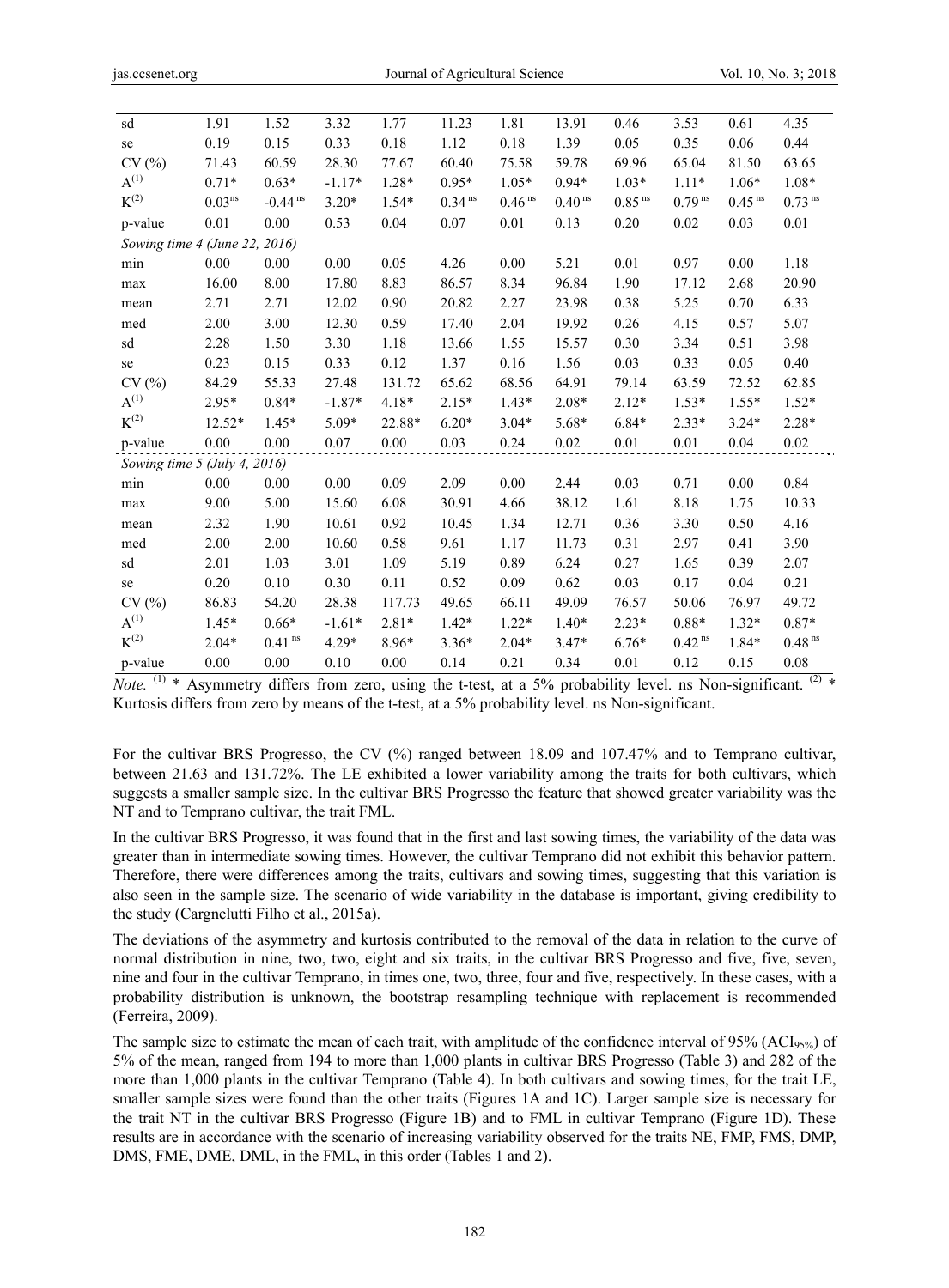

Figure 1. Percentile 2.5%, mean and percentile 97.5% of the 1,000 estimates of the mean of traits lenght of ear (LE, in cm) (A) and the number of tillers (NT) (B) in sowing times three and five, respectively, of cultivar BRS Progresso, lenght of ear (LE, in cm) (C) and fresh matter of leaf (FML, in g) (D) in sowing times five and four, respectively, of the cultivar Temprano, for sample sizes of 10, 20, 30, …, 1,000 plants of rye

Table 3. Sample size (number of plants) for the mean trait estimation, number of tillers (NT); number of ears (NE); length of ear (LE, in cm); fresh matter of leaf (FML, in g); fresh matter of stalk (FMS, in g); fresh matter of ear (FME, in g); fresh matter of plant (FMP = FML + FMS + FME, in g); dry matter of leaf (DML, in g); dry matter of stalk (DMS, in g); dry matter of ear (DME, in g); and dry matter of plant (DMP = DML + DMS + DME, in g) of the cultivar BRS Progresso, for the amplitude of the confidence interval (ACI<sub>95%</sub>) of 5, 10, 15, 20, 25, 30 and 35% of the mean, at sowing times

| ACI95%                        | NΤ    | NE    | LE  | <b>FML</b> | <b>FMS</b> | <b>FME</b> | <b>FMP</b> | DML   | DMS   | DME   | DMP   |
|-------------------------------|-------|-------|-----|------------|------------|------------|------------|-------|-------|-------|-------|
| Sowing time $1$ (May 3, 2016) |       |       |     |            |            |            |            |       |       |       |       |
| 5%                            | >1000 | >1000 | 492 | >1000      | >1000      | >1000      | >1000      | >1000 | >1000 | >1000 | >1000 |
| 10%                           | >1000 | 467   | 121 | >1000      | 837        | 768        | 836        | >1000 | 731   | 827   | 733   |
| 15%                           | 523   | 210   | 55  | 595        | 368        | 339        | 368        | 520   | 339   | 371   | 324   |
| 20%                           | 292   | 116   | 31  | 333        | 216        | 191        | 210        | 290   | 194   | 215   | 188   |
| 25%                           | 188   | 77    | 20  | 220        | 137        | 126        | 131        | 187   | 121   | 136   | 119   |
| 30%                           | 131   | 53    | 15  | 151        | 93         | 87         | 96         | 132   | 86    | 95    | 84    |
| 35%                           | 97    | 37    | 10  | 107        | 70         | 63         | 70         | 98    | 64    | 70    | 61    |
| Sowing time 2 (May 25, 2016)  |       |       |     |            |            |            |            |       |       |       |       |
| 5%                            | >1000 | >1000 | 340 | >1000      | >1000      | >1000      | >1000      | >1000 | >1000 | >1000 | >1000 |
| 10%                           | 476   | 389   | 89  | 534        | 506        | 630        | 492        | 474   | 468   | 617   | 468   |
| 15%                           | 210   | 177   | 39  | 246        | 227        | 284        | 229        | 215   | 215   | 271   | 207   |
| 20%                           | 121   | 102   | 22  | 137        | 128        | 162        | 129        | 120   | 122   | 155   | 115   |
| 25%                           | 75    | 63    | 15  | 86         | 82         | 105        | 82         | 76    | 77    | 101   | 74    |
| 30%                           | 54    | 44    | 10  | 62         | 58         | 74         | 58         | 54    | 53    | 71    | 50    |
| 35%                           | 40    | 33    | 8   | 45         | 42         | 55         | 43         | 39    | 39    | 51    | 39    |
| Sowing time 3 (June 7, 2016)  |       |       |     |            |            |            |            |       |       |       |       |
| 5%                            | >1000 | 884   | 194 | >1000      | >1000      | >1000      | >1000      | >1000 | >1000 | >1000 | >1000 |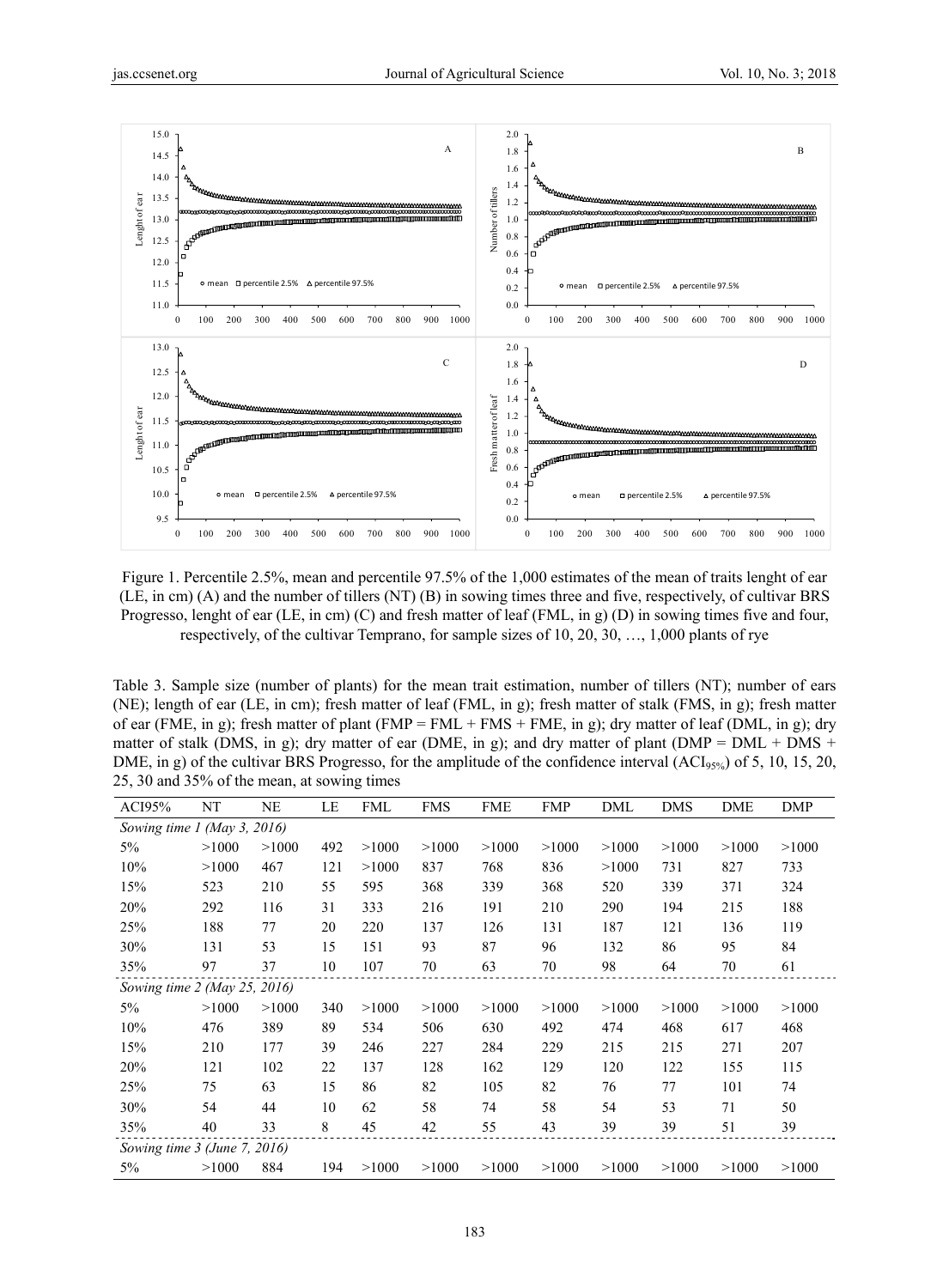| 10%                             | 681   | 222   | 51  | 484   | 355   | 461   | 345   | 463   | 433   | 602   | 423   |
|---------------------------------|-------|-------|-----|-------|-------|-------|-------|-------|-------|-------|-------|
| 15%                             | 306   | 98    | 23  | 209   | 155   | 203   | 159   | 207   | 197   | 265   | 191   |
| 20%                             | 171   | 57    | 13  | 120   | 91    | 117   | 87    | 116   | 110   | 151   | 108   |
| 25%                             | 111   | 38    | 9   | 78    | 56    | 74    | 57    | 74    | 70    | 96    | 70    |
| 30%                             | 76    | 27    | 6   | 53    | 41    | 52    | 40    | 51    | 51    | 68    | 48    |
| 35%                             | 58    | 18    | 5   | 40    | 30    | 40    | 29    | 38    | 36    | 50    | 36    |
| Sowing time $4$ (June 22, 2016) |       |       |     |       |       |       |       |       |       |       |       |
| 5%                              | >1000 | >1000 | 248 | >1000 | >1000 | >1000 | >1000 | >1000 | >1000 | >1000 | >1000 |
| 10%                             | 565   | 261   | 62  | 504   | 375   | 512   | 384   | 446   | 436   | 567   | 425   |
| 15%                             | 255   | 116   | 28  | 224   | 172   | 234   | 170   | 201   | 197   | 250   | 185   |
| 20%                             | 145   | 65    | 16  | 129   | 94    | 133   | 94    | 112   | 110   | 143   | 109   |
| 25%                             | 92    | 40    | 10  | 81    | 61    | 88    | 62    | 72    | 70    | 92    | 68    |
| 30%                             | 64    | 29    | 8   | 58    | 43    | 61    | 44    | 48    | 49    | 64    | 49    |
| 35%                             | 48    | 23    | 6   | 43    | 32    | 44    | 32    | 37    | 36    | 47    | 36    |
| Sowing time $5$ (July 4, 2016)  |       |       |     |       |       |       |       |       |       |       |       |
| 5%                              | >1000 | >1000 | 550 | >1000 | >1000 | >1000 | >1000 | >1000 | >1000 | >1000 | >1000 |
| 10%                             | >1000 | 466   | 140 | 751   | 629   | 809   | 622   | 598   | 638   | 747   | 607   |
| 15%                             | 761   | 207   | 63  | 329   | 278   | 366   | 277   | 267   | 285   | 341   | 265   |
| 20%                             | 425   | 117   | 36  | 187   | 159   | 209   | 157   | 149   | 161   | 190   | 152   |
| 25%                             | 276   | 75    | 23  | 121   | 101   | 133   | 99    | 95    | 103   | 123   | 98    |
| 30%                             | 189   | 53    | 16  | 83    | 70    | 96    | 72    | 67    | 71    | 86    | 67    |
| 35%                             | 138   | 42    | 12  | 61    | 52    | 67    | 53    | 50    | 52    | 61    | 49    |

Variability among traits, as to the size of the sample, was observed by Cargnelutti Filho et al. (2014) in the culture of forage turnip, Toebe et al. (2014) in the culture of maize and Silva et al. (2015) in the sunflower culture. Cargnelutti Filho et al. (2009), besides verifying variability in sample size among the traits, found differences regarding the sample size among soybean genotypes. This can also be described in the present study, once that for the cultivar BRS Progresso, in general, the sample sizes were smaller than for cultivar Temprano.

Table 4. Sample size (number of plants) for the mean trait estimation, number of tillers (NT); number of ears (NE); length of ear (LE, in cm); fresh matter of leaf (FML, in g); fresh matter of stalk (FMS, in g); fresh matter of ear (FME, in g); fresh matter of plant (FMP = FML + FMS + FME, in g); dry matter of leaf (DML, in g); dry matter of stalk (DMS, in g); dry matter of ear (DME, in g); and dry matter of plant (DMP = DML + DMS + DME, in g) of the cultivar Temprano, for the amplitude of the confidence interval  $(ACI_{95%})$  of 5, 10, 15, 20, 25, 30 and 35% of the mean, at sowing times

| ACI95%                        | NT    | NE    | LE  | FML   | <b>FMS</b> | <b>FME</b> | <b>FMP</b> | DML   | DMS   | DME   | DMP   |
|-------------------------------|-------|-------|-----|-------|------------|------------|------------|-------|-------|-------|-------|
| Sowing time $1$ (May 3, 2016) |       |       |     |       |            |            |            |       |       |       |       |
| $5\%$                         | >1000 | >1000 | 282 | >1000 | >1000      | >1000      | >1000      | >1000 | >1000 | >1000 | >1000 |
| 10%                           | >1000 | 489   | 70  | >1000 | 510        | 564        | 510        | >1000 | 512   | 667   | 510   |
| 15%                           | 562   | 220   | 32  | 683   | 226        | 258        | 228        | 588   | 233   | 296   | 232   |
| 20%                           | 320   | 120   | 18  | 385   | 130        | 148        | 127        | 337   | 129   | 168   | 133   |
| 25%                           | 202   | 81    | 12  | 246   | 85         | 93         | 84         | 217   | 83    | 107   | 82    |
| 30%                           | 138   | 56    | 9   | 171   | 60         | 65         | 59         | 150   | 60    | 75    | 60    |
| 35%                           | 104   | 42    | 7   | 129   | 44         | 48         | 43         | 109   | 43    | 55    | 43    |
| Sowing time 2 (May 25, 2016)  |       |       |     |       |            |            |            |       |       |       |       |
| 5%                            | >1000 | >1000 | 689 | >1000 | >1000      | >1000      | >1000      | >1000 | >1000 | >1000 | >1000 |
| 10%                           | >1000 | >1000 | 172 | >1000 | 669        | 948        | 683        | >1000 | 801   | >1000 | 762   |
| 15%                           | 543   | 480   | 75  | 648   | 301        | 421        | 296        | 529   | 360   | 482   | 344   |
| 20%                           | 307   | 275   | 44  | 371   | 170        | 240        | 170        | 299   | 201   | 275   | 193   |
| 25%                           | 196   | 177   | 28  | 237   | 110        | 152        | 110        | 194   | 129   | 177   | 123   |
| 30%                           | 134   | 123   | 20  | 160   | 78         | 107        | 74         | 130   | 89    | 123   | 86    |
| 35%                           | 102   | 90    | 14  | 122   | 55         | 77         | 58         | 100   | 68    | 87    | 65    |

184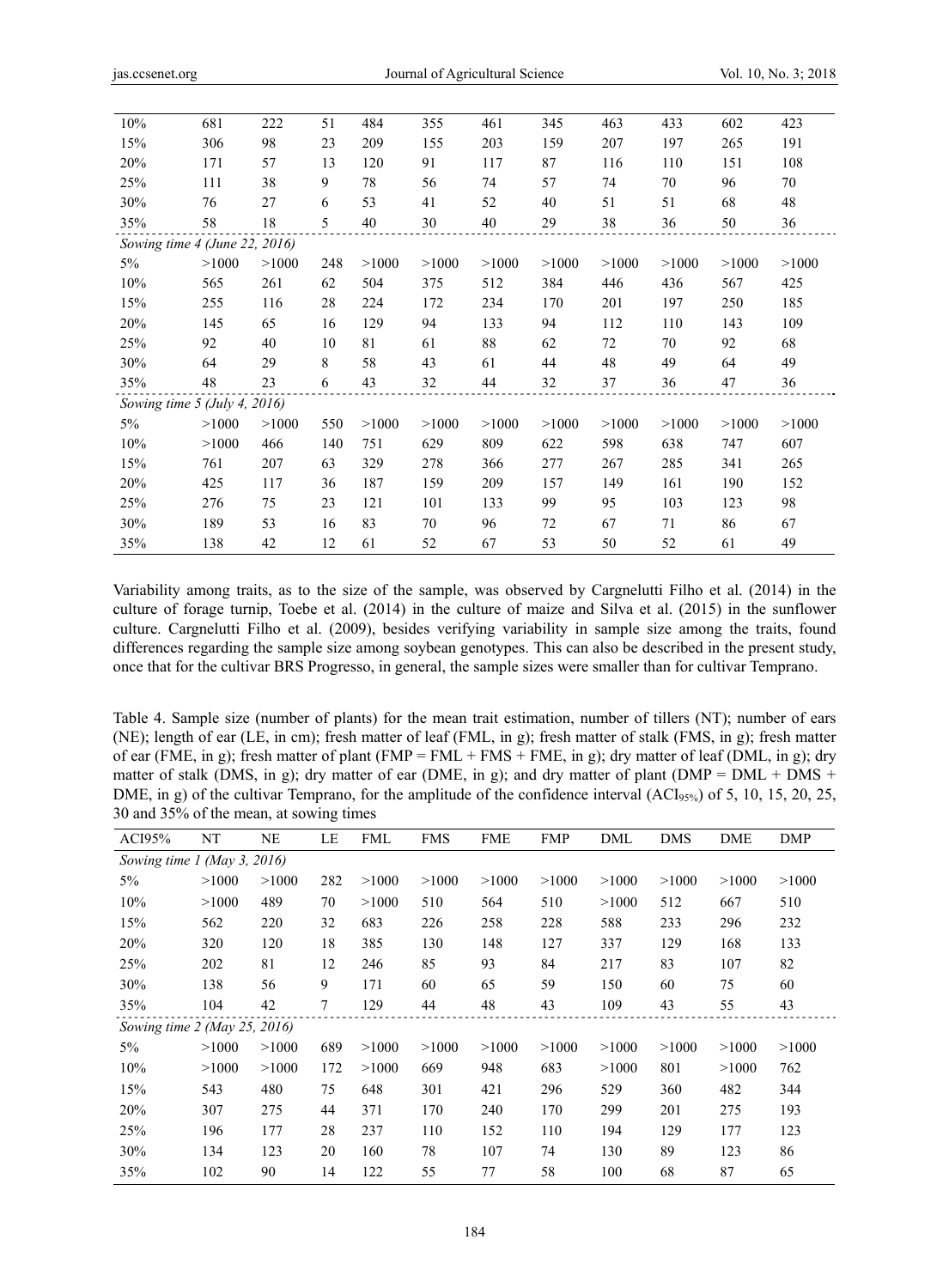| Sowing time $3$ (June 7, 2016) |        |       |        |       |       |        |       |       |       |        |       |
|--------------------------------|--------|-------|--------|-------|-------|--------|-------|-------|-------|--------|-------|
| 5%                             | >1000  | >1000 | 477    | >1000 | >1000 | >1000  | >1000 | >1000 | >1000 | >1000  | >1000 |
| 10%                            | 756    | 548   | 119    | 895   | 543   | 857    | 538   | 732   | 632   | 989    | 582   |
| 15%                            | 331    | 246   | 54     | 396   | 247   | 372    | 236   | 328   | 278   | 447    | 271   |
| 20%                            | 190    | 143   | 31     | 228   | 139   | 212    | 132   | 185   | 158   | 250    | 151   |
| 25%                            | 123    | 87    | 19     | 145   | 87    | 137    | 87    | 120   | 102   | 162    | 96    |
| 30%                            | $87\,$ | 63    | 14     | 100   | 63    | 96     | 62    | 83    | 72    | 113    | 67    |
| 35%                            | 63     | 45    | 11     | 75    | 44    | 71     | 46    | 60    | 52    | $81\,$ | 51    |
| Sowing time 4 (June 22, 2016)  |        |       |        |       |       |        |       |       |       |        |       |
| 5%                             | >1000  | >1000 | 451    | >1000 | >1000 | >1000  | >1000 | >1000 | >1000 | >1000  | >1000 |
| 10%                            | >1000  | 443   | 116    | >1000 | 642   | 688    | 619   | 935   | 606   | 777    | 590   |
| 15%                            | 479    | 205   | 51     | >1000 | 280   | 312    | 278   | 409   | 269   | 354    | 263   |
| 20%                            | 265    | 115   | 28     | 642   | 164   | 173    | 159   | 232   | 152   | 198    | 147   |
| 25%                            | 170    | 71    | 18     | 413   | 104   | 112    | 104   | 148   | 96    | 127    | 97    |
| 30%                            | 114    | 53    | 13     | 285   | 73    | $80\,$ | 71    | 107   | 69    | 91     | 66    |
| 35%                            | $88\,$ | 39    | $10\,$ | 211   | 54    | 57     | 53    | 79    | 51    | 67     | 49    |
| Sowing time 5 (July 4, 2016)   |        |       |        |       |       |        |       |       |       |        |       |
| 5%                             | >1000  | >1000 | 474    | >1000 | >1000 | >1000  | >1000 | >1000 | >1000 | >1000  | >1000 |
| 10%                            | >1000  | 436   | 122    | >1000 | 371   | 656    | 364   | 865   | 380   | 877    | 368   |
| 15%                            | 506    | 193   | 55     | 899   | 165   | 291    | 164   | 384   | 164   | 399    | 162   |
| 20%                            | 278    | 111   | 32     | 519   | 92    | 165    | 93    | 220   | 96    | 218    | 95    |
| 25%                            | 178    | 74    | 20     | 325   | 60    | 105    | 58    | 144   | 60    | 144    | 60    |
| 30%                            | 128    | 48    | 14     | 226   | 42    | 75     | 41    | 98    | 42    | 99     | 42    |
| 35%                            | 92     | 35    | 10     | 171   | 31    | 54     | 31    | 72    | 32    | 74     | 31    |

The sowing times influenced the sample size in both cultivars. In the BRS Progresso, the first and the last time of sowing had the largest sample size, which was not observed in the cultivar Temprano. In the culture of pigeonpea, Facco et al. (2015) found variability for the sample size among traits, between the period of evaluation of culture during its development and among crop years. This shows that before different environmental conditions each culture and cultivate respond in a way, that is why it is fundamental the presence of different scenarios to estimate the sample size.

The individual assessment of more than 1,000 plants in both cultivars in field experiments would be difficult to measure, because there are a large number of plants, requiring much labor and time of the researcher. To solve this problem, it is estimated sample sizes for ACI<sub>95%</sub> of 10, 15, 20, 25, 30 and 35% of the mean (Tables 3 and 4). Upon defining the size of the sample, the trait and the level of precision required should be taken into account. In case the researcher opts for a sample size with ACI<sub>95%</sub> of 20% of the mean for all traits and the sowing times, for the cultivar BRS Progresso, 189 plants would need to be assessed, and to cultivar Temprano, 285 plants. Thus, following indications of Cargnelutti Filho et al. (2015b), for an experiment carried out in a randomized block design with four replications, 48 and 72 plants of cultivars BRS Progresso and Temprano, respectively would have to be assessed, in each repetition.

#### **4. Conclusions**

There is variability in the sample size to estimate the mean among the traits, cultivars and sowing times in the rye crop.

The measurement of 425, 276, 189 and 138 plants in cultivar BRS Progresso and 642, 413, 285 and 211 plants in cultivar Temprano, are enough to estimate the mean amplitude of the confidence interval of 95% maximum of 20, 25, 30 and 35%, respectively, for all the traits and sowing times.

### **References**

Basche, A. D., Kaspar, T. C., Archontoulis, S. V., Jaymes, D. B., Sauer, T. J., Parkin, T. B., & Miguez, F. E. (2016). Soil water improvements with the long-term use of a winter rye cover crop. *Agricultural Water Management, 172*, 40-50. https://doi.org/10.1016/j.agwat.2016.04.006

Banzatto, D. A., & Kronka, S. N. (2013). *Experimentação agrícola* (4th ed.). Jaboticabal: FUNEP.